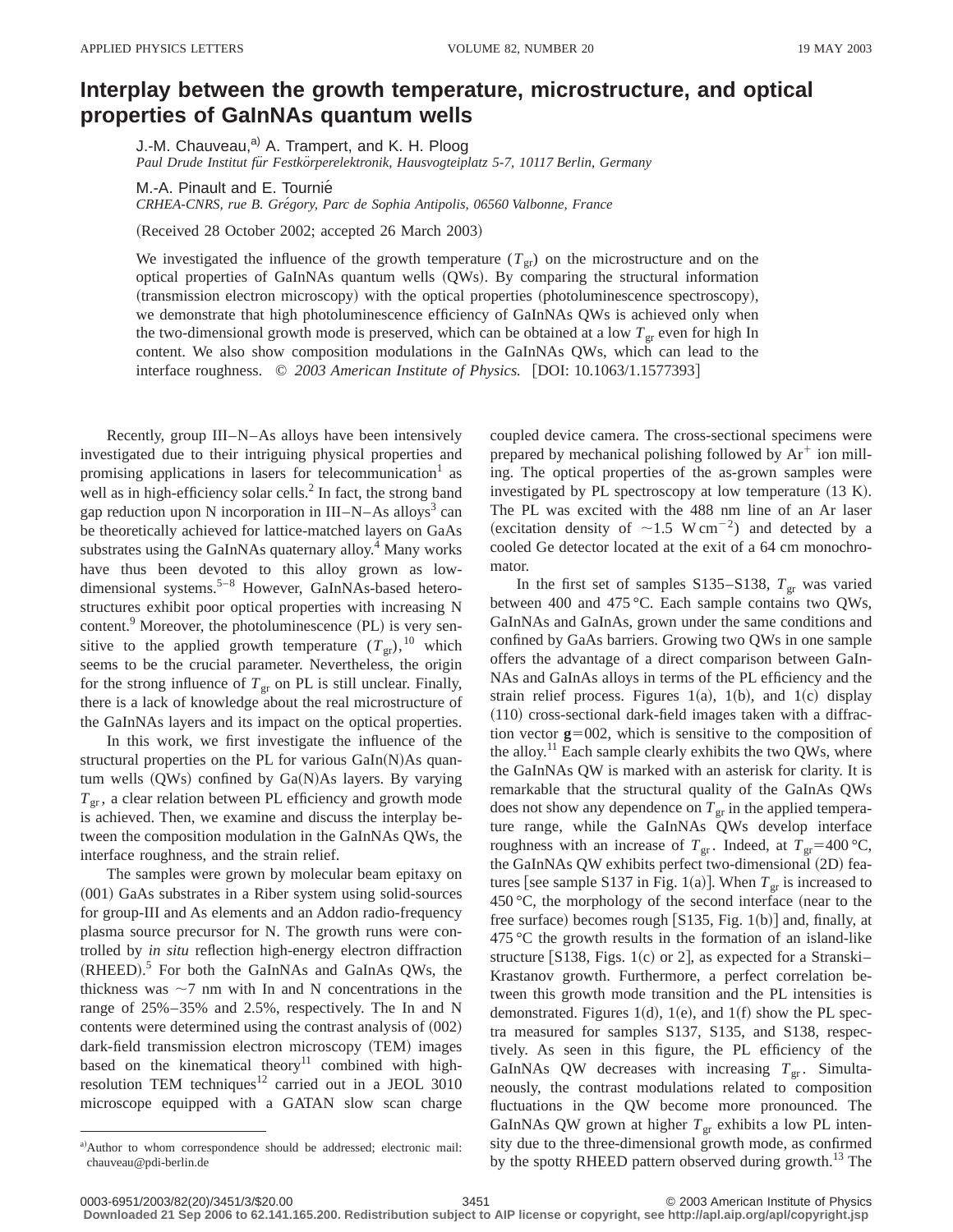

FIG. 1. (110) cross-sectional images taken under dark-field conditions with a diffraction vector  $g=002$  for three samples, each of which contains one quantum well of GaInNAs and one of GaInAs: (a) S137 grown at 400 °C, (b) S135 at 450 °C, and (c) S138 at 475 °C. Arrows indicate the direction of **g**, which is also the growth direction. The GaInNAs QWs are identified by the symbol \*, the other dark contrasts being the GaInAs QWs. The bright layers near the free surface are the AlGaAs cap layers. The corresponding PL spectra obtained at 13 K from the as-grown samples are given in  $(d)$ ,  $(e)$ , and  $(f)$ , respectively.

line broadening which occurs at high  $T_{gr}$  could confirm the presence of thickness and composition modulations. In contrast to GaInNAs QWs, the PL efficiency of the GaInAs QWs is significantly degraded when  $T_{\text{gr}}$  is lowered, the optimum  $T_{\text{gr}}$  for GaInAs growth being  $\sim 510 \degree C$ . These results verify that low growth temperatures must be used to prevent surface roughness and island-like behavior of the GaInNAs QWs since the perfect 2D layers provide the best PL efficiency.

We now turn to the origin of the interface roughness in GaInNAs QWs. Generally, the stress in an epilayer can be relieved by a morphological instability coupled with composition inhomogeneities, $14$  resulting in an island-like growth. Figure 2 represents a (110) cross-sectional dark-field image of sample S138, taken with a diffraction vector  $g=004$ . Under this diffraction condition, the observed contrast is based on surface strain distributions. The strain contrast is clearly consistent with the long-range composition modulations verified in Fig.  $1(c)$ . Furthermore, a periodicity of about 50 nm is observed along the QW (see arrows). Such a periodic-



FIG. 2.  $(110)$  cross-sectional dark-field image taken from sample S138. The diffraction vector used is  $g=004$ , sensitive to strain. The pseudoperiodic contrast marked by the wide arrows is due to a periodicity in the local strain, related to composition fluctuations.

ity could be the result of strain due to the lattice mismatch  $\epsilon = (a^{\text{GalnNAs}} - a^{\text{GaAs}})/a^{\text{GaAs}}$  between the GaInNAs layer and the GaAs substrate. In the following, this strain is called epitaxial or ''external strain.'' A comparison with the morphology of the GaInAs QWs grown under the same conditions allows a first assertion. The GaInAs QWs exhibit sharp interfaces without any modulations in the whole range of  $T_{gr}$ investigated in this study [cf. Figs.  $1(a)-1(c)$ ]. Moreover, no oscillation is observed in Fig. 2 in the InGaAs QW in spite of the larger lattice mismatch: 1.4% for the GaInAs QW compared to 1.1% for the GaInNAs QW. Therefore, the external strain is not a complete explanation for the structural morphology of the GaInNAs QW. As both Ga and N atomic radii are smaller than In and As, respectively, the origin of the roughness is then more driven by a ''local strain'' derived from the atomic size and ionicity differences of the alloy constituents. As demonstrated by Glas, $15$  such atomic-size differences are, in fact, a source of morphologicalcompositional instabilities. The critical temperature for inducing these instabilities is found to be lower for GaInNAs than for GaInAs because GaInNAs alloys are unstable due to the extremely low equilibrium solubility of N in GaAs or GaInAs.<sup>16</sup>

In order to clarify the assertion given earlier, one GaInNAs QW confined by GaAsN barriers was grown  $(sample S221)$ . The In composition in the GaInNAs was increased to  $\sim$ 32% while the N content was kept constant at  $\sim$  2.5% in both GaAsN and GaInNAs layers. Figure 3 shows the cross-sectional TEM image of the whole structure in  $(002)$  dark-field mode. It should be noted that even at higher In content, the GaInNAs layer remains 2D by using the low  $T_{\rm gr}$  of 410 °C. The two thin dark lines observed in the figure correspond to the interfaces of the GaInNAs QW, indicating gradual profiles of composition.17 The GaAsN barrier layers are clearly seen with a darker contrast compared to the GaAs matrix while the GaInNAs QW has just a slightly reduced intensity as expected from the  $(002)$  kinematical theory.<sup>18</sup>

**Downloaded 21 Sep 2006 to 62.141.165.200. Redistribution subject to AIP license or copyright, see http://apl.aip.org/apl/copyright.jsp**